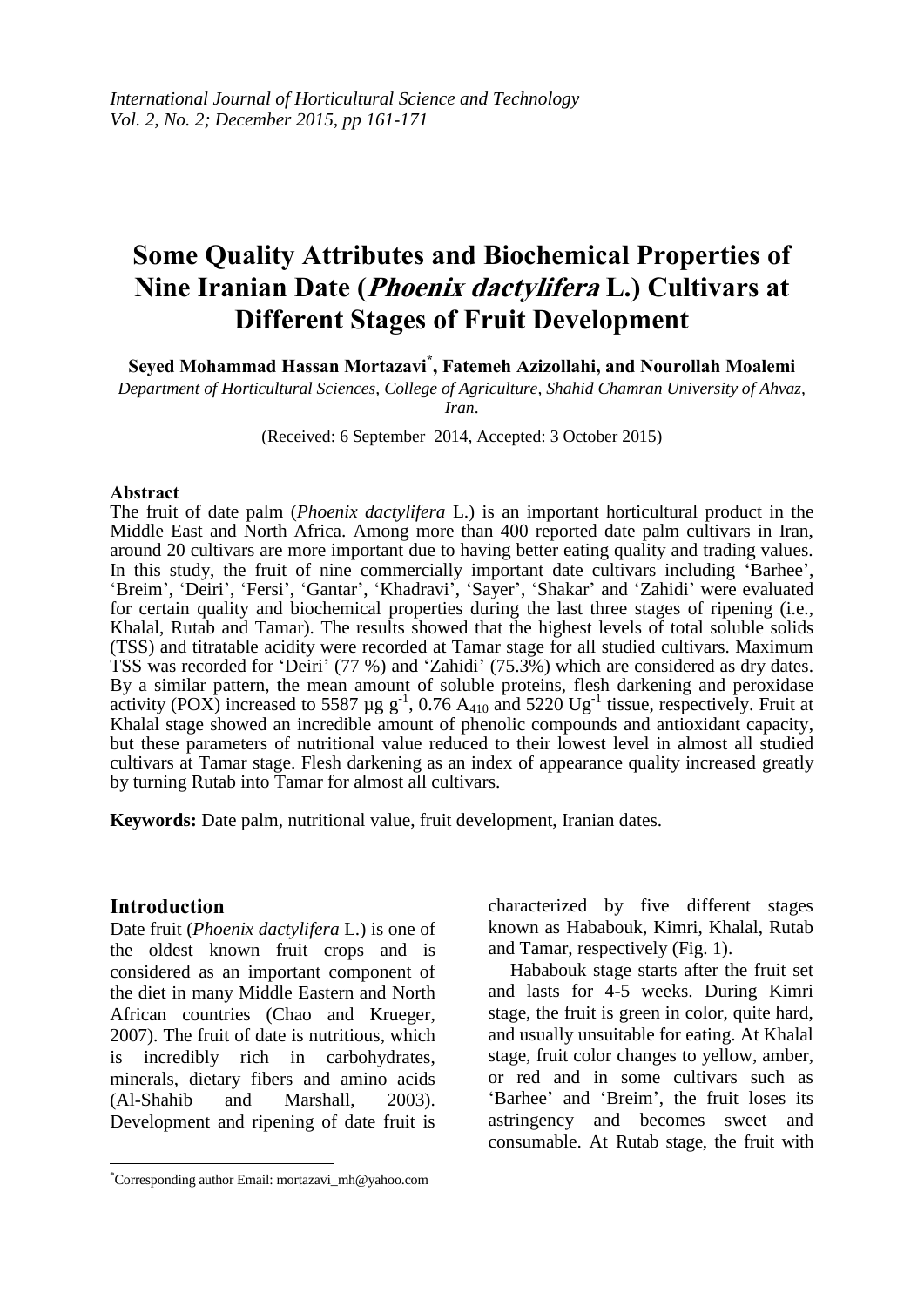

**Fig. 1. The main growth stages of date fruit (Mortazavi** *et al.***, 2007)**

firm texture turns into a soft, sweet and delicious produce in almost all cultivars. At the last maturation stage, i.e., Tamar, fruit water content decreases to less than 24% and flesh texture becomes dry and its color changes to brown dark color (Baliga *et al*., 2011, Mortazavi *et al*., 2010). In general, most date cultivars are harvested and marketed in one or more of three last maturation stages i.e. Khalal, Rutab or Tamar depending on market demand and eating quality (Awad *et al*., 2011). The overall appearance and physicochemical properties of the fruit depend on growth conditions (soil, climate, etc.) and genetic differences. Discovering the physicochemical characteristics of fruit during development is considered as a key factor for better pre- and post-harvest management in different date cultivars. These data could be successfully utilized for product development, quality control, process equipment design, shelf life prediction, packaging, and storage (Hasnaoui *et al*., 2010; Amira *et al*., 2011; Hasnaoui, *et al*., 2011). More than 3,000 varieties of date palm have been reported from all around the world, among them only a few cultivars are concerned with the economic value in each country (Zaid, 1999). In this work the fruit biochemical properties related to quality and nutritional value of nine most common and commercially important Iranian date cultivars were studied during maturation stages.

#### **Materials and Methods**

#### **Plant material**

Fresh fruit samples were harvested from the Iranian Date Palm germplasm collection  $(48°40°$  E.,  $31°19°$  N.) where more than fifty known and commercial date palm varieties

are collected from different producing regions. Nine cultivars including 'Barhee', 'Sayer', 'Zahidi', 'Breim', 'Deiri', 'Fersi', 'Gantar', 'Khadravi' and 'Shakar' were selected for this experiment. Fruit samples of three maturation stages, i.e., Khalal, Rutab, and Tamar were harvested and transferred to the lab immediately. For dry dates with no distinctive stage of Rutab (such as 'Deiri' and 'Zahidi'), the fruits which lost their Khalal properties partly were considered as Rutab stage (18-20% water content). Uniform fruits were selected based on indices of the maturity stage and cultivar. The fruits were pitted and edible portions (fruit pulp) were wrapped in the aluminum foil and stored at -80° C until analysis (Lado *et al.*, 2014).

# **Total soluble solids, titratable acidity and darkening**

Five grams of fruit pulp were extracted with 30 ml of distilled water using a mortar and pestle. Extract was centrifuged at 6000 rpm, 4°C for 15 min and the supernatant was used for analysis. TSS was evaluated with a digital Atago refractometer and the results were presented as % Brix. To estimate the TA, fruit extract was titrated with 0.01 N NaOH to the end-point of pH 8.1 and results were presented as mg equivalents of malic acid per 100 g FW. For measurement of fruit flesh darkening, the absorbance of fruit extract was read at 410 nm (Baloch *et al*., 2006).

## **Antioxidant capacity and total phenolics**

One gram of fruit homogenate was put in a falcon tube and 10 ml of 80% methanol was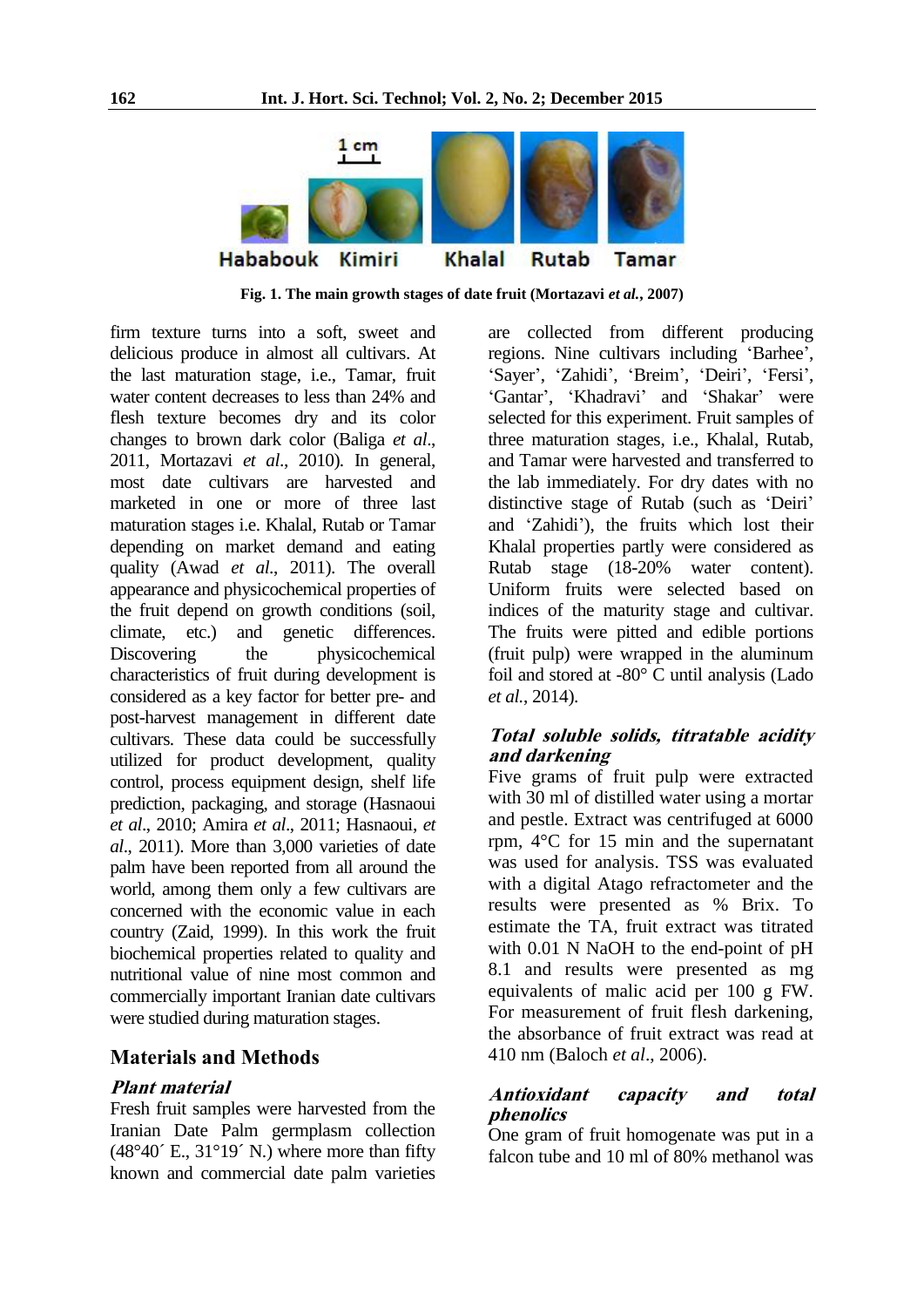added to it. After shaking vigorously (for 2 h), the mixture was cold centrifuged at 6000 rpm for 20 min and supernatant was used for analysis. The antioxidant capacity was measured using FRAP assay with slight modifications (Benzie and Strain, 1996). Briefly,  $80 \mu l$  of supernatant was mixed with 3.6 ml FRAP prepared reagent (0.3 M of acetate buffer at pH 3.6, 10 mM 2,4,6 tripyridyltriazine in 40 mM HCl and 20 mM ferric chloride and distilled water at a volume ratio of  $10:1:1$ ) and then  $400 \text{ µl}$ distilled water was added to the mixture. After incubation for 50 min at 37 °C. absorbance at 593 nm was measured spectrophotometrically against a FRAP blank. Aqueous solutions of known Fe (II) concentrations (FeSO $_4$ .7H<sub>2</sub>O) were used for calibration. Results were expressed as mmol  $Fe<sup>+2</sup>$  equivalents per g sample. To determine the content of total phenolics,  $200 \mu l$  of supernatant was mixed with 1.5 ml of Folin-Ciocalteu's reagent (10% v/v). After shaking for 5 minutes, 1.5 ml of sodium carbonate solution was added and the mixture was homogenized. The reaction mixture was incubated in the dark at room temperature for 90 min and then its absorbance was measured at 725 nm. Gallic acid was used as standard and the results expressed as mg gallic acid equivalents (GAE) per 100 g sample (Slinkard and Singleton, 1977).

# **Proline**

The modified method of Bates *et al*. (1973) was used for proline determination. Briefly, 0.5 g of homogenized fruit sample was extracted in 10 ml of sulfosalisilic acid 3%. The mixture was centrifuged at 6000 rpm, 4˚C for 20 min. A 1:1:1 mixture of the extract, ninhydrin acid and glacial acetic acid was incubated at 100ºC for one hour. The reaction was stopped in an iced bath and vortexed for 30s after adding toluene to the mixture. The obtained pink color in the toluene phase was monitored at 520 nm using a spectrophotometer. The method was calibrated with 0-20 mg  $L^{-1}$ 

standard proline solutions and results were expressed as mg  $g^{-1}$  fresh weight basis.

## **Soluble proteins and peroxidase activity**

Based on the method used by Guy *et al*. (1992), protein was extracted by homogenizing 2 g of fruit pulp with 10 ml extraction buffer (50 ml Tris-HCL 0.05 M, 2 ml Na-EDTA 0.1 M and 40 µl 2- Mercaptoethanol). Extract was centrifuged at 4°C, 6000 rpm for 20 min and supernatant was used for soluble proteins and peroxidase activity analysis.

# **Protein Assay**

The soluble protein content of extracts was determined by the Bradford method (Bradford, 1976). The Bradford reagent was prepared by dissolving 0.1 gram of coomassie brilliant blue G-250 in 50 ml ethanol. After adding 100 ml phosphoric acid (85%), the solution volume was adjusted to 1 L by adding distilled water. From this solution, 2.9 ml was mixed in a tube with 100 µl of fruit extract or standard protein (BSA). After being covered, the tubes were inverted several times and the absorbance of mixture was recorded at 595 nm after 5 min incubation in a dark and cold place. A BSA standard (0 to 1.0 mg  $mL^{-1}$ ) was prepared from the dilution of a 2 mg/ml stock solution. A blank was prepared by using 100 µl of extraction buffer. Data were released as µg protein per g tissue.

# **POX Assay**

The reaction mixture contained 80 ml potassium phosphate buffer (0.1 M, pH 6.5), 10 ml of guaiacol (1%) and 10 ml of hydrogen peroxide (0.3%). For enzyme activity, 0.1 ml of enzyme was added to 2.9 ml of reaction mixture in a cuvette and color development at 470 nm was monitored for 15 min at room temperature (Awad *et al*., 2011).

# **Pigment content determination**

Total chlorophylls, carotenoids and anthocyanins were determined in the exocarp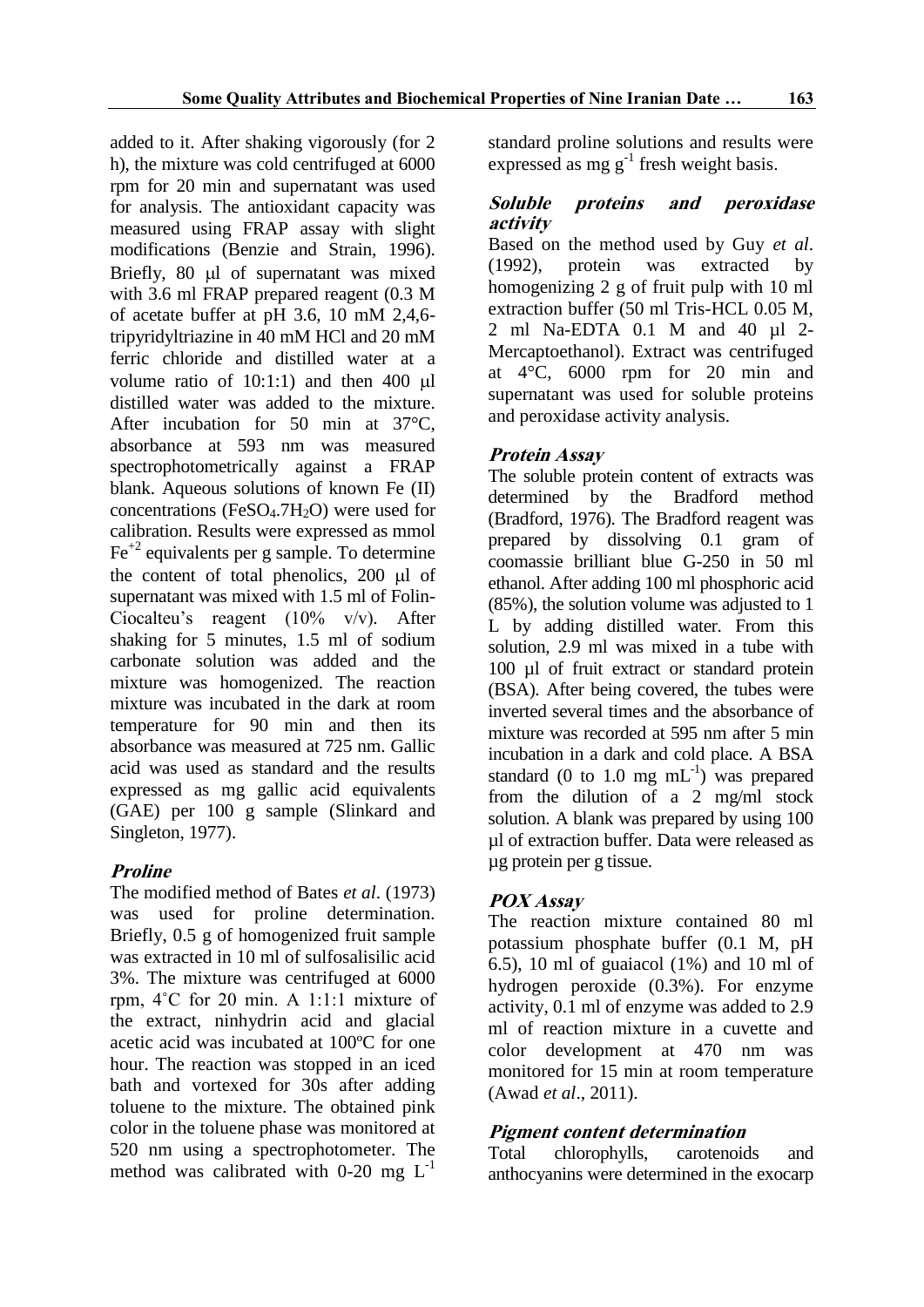layer of fruit at Khalal stage. For chlorophyll, one gram of flesh was extracted with 5ml of 80% cold acetone using mortar and pestle. The extract was centrifuged and then the supernatant absorbance was recorded at 663 and 645 nm (Arnon, 1949). For carotenoids extraction, two grams of tissue were placed in a falcon tube and after adding 18 ml of nhexane, acetone and ethanol (at the ratio of 1:1:2), it was shaken for 20 min. The mixture was centrifuged at 5000 rpm for 15 min. The absorbance of the hexane layer was read at 450 nm and the concentration of carotenes was calculated by comparison against a calibration curve prepared with the 0-24 µg mL<sup>-1</sup> standard solutions of β-carotene (Barry and van Wyk, 2006). The total anthocyanin content was measured using a modified pH differential method (Lee *et al*., 2005). The absorbance of the methanolic extract of anthocyanins was measured at 510 and 700 nm in different pH buffers (pH 1.0 and 4.5 respectively). Absorbance readings were converted to total mg of cyanidin-3 glucoside per 100 g fresh weight using the molar extinction coefficient of 26,900.

#### **Statistical design and analysis**

The experiment was set up in a completely randomized design with 9 (cultivars)  $\times$  3 (ripening stages) factors with three replicates (totally 27 treatments). Values were expressed as means ± standard errors. Statistical evaluation was performed using MSTATC software (Michigan State University, 1988). Differences among means were compared by the LSD test at 0.05 probability levels.

#### **Results**

A comparison between the three growth stages in cultivars showed that significantly higher amounts of TA existed at Tamar stage (Fig. 2A). Except for the dry dates which don't have a distinctive Rutab stage (i.e. 'Deiri' and 'Zahidi'), to some extent reduction in titratable acidity was recorded when fruit turned from Khalal into Rutab and for most cultivars, the lowest level of acidity was recorded at Rutab stage. Maximum and minimum titratable acidity levels (160 and 18 mg/100g FW) were obtained for cv. 'Zahidi' at Tamar stage and cv. 'Shakar' at Rutab stage, respectively.

Figure 2B shows that TSS increased during fruit development in all cultivars and mean TSS values for Khalal, Rutab, and Tamar stages were 36.2, 56.7, and 70.5%, respectively. Some cultivars which are classified as dry dates, such as 'Deiri' and 'Zahidi' presented the highest TSS values at both Rutab and Tamar stages. Results showed that among cultivars with edible Khalal, cv. 'Barhee' had the highest TSS value (40.13%).



**Fig. 2. Titratable acidity (A) and TSS (B) of some Iranian date palm cultivars at different fruit developmental stages. Bars on the columns represent the ± S.E**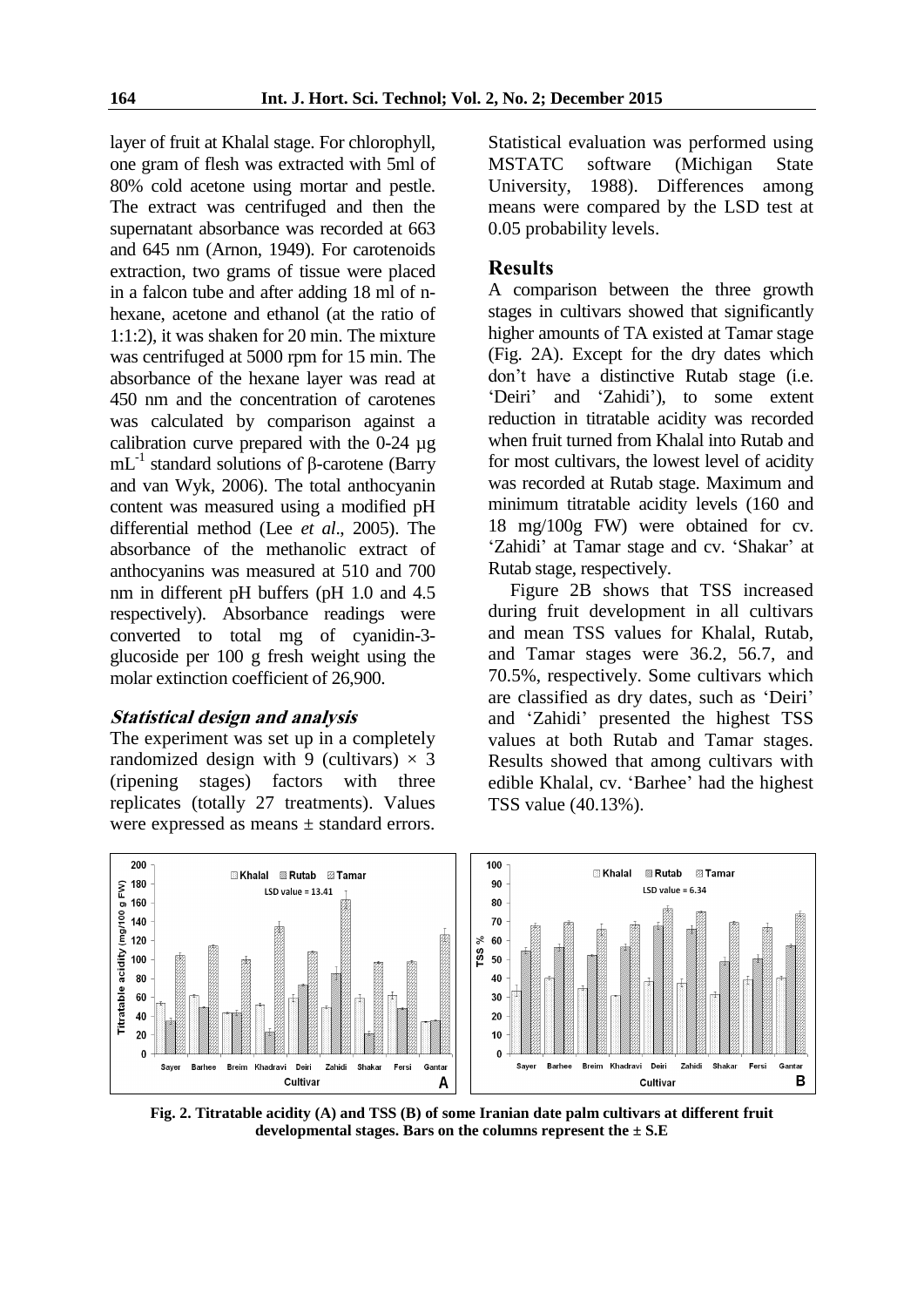As shown in Figure 3A, for most cultivars, the level of antioxidant capacity was remarkable at Khalal stage and the exceptions (cvs. 'Barhee', 'Breim' and to some extent cv. 'Sayer') were the cultivars which had edible Khalal fruit. The lowest level of antioxidant capacity was observed for cv. 'Barhee' at Khalal stage (0.71 mol Fe II/100g FW). On comparing, the capacity of antioxidants at Tamar stage was a little more than Rutab stage and cvs. 'Sayer' and 'Khadravi' had the highest level of antioxidant capacity (1.18 and 1.11 mol Fe II/100g FW, respectively) at the time of commercial harvest.



**Fig. 3. Antioxidant capacity (A) and total phenols (B) of some Iranian date cultivars at different fruit developmental stages. Bars on the columns represent the ± S.E**

The pattern of changes for the amount of total phenolics was almost identical to what was obtained for antioxidant capacity (Fig. 3 B). Except for cv. 'Barhee', other cultivars showed the most amount of TP content at Khalal stage, and then fruit at Tamar stage had a slightly more amount of TP than Rutab fruit. The highest and lowest values obtained for TP were in Khalal stage of 'Deiri' (2624.8 mg GA/Kg FW) and Rutab stage of cv. 'Shakar' (230.3 mg GA/Kg FW), respectively.

The amount of proline as a key amino acid in plant materials showed an increasing pattern during fruit development (Fig. 4 A). Mean proline content for three developmental stages, i.e., Khalal, Rutab, and Tamar were 27.6, 68.7, and 105.2 mg/g FW, respectively. Maximum proline value was detected for the fruit of cv. 'Breim' at Tamar stage  $(189.2 \text{ mg g}^{-1} \text{ FW})$ .

Soluble protein content was determined at Rutab and Tamar stages and obtained data showed a sharp increase in protein content at Tamar stage (Fig. 4B). Maximum protein content was recorded in Tamar fruit of some cultivars including 'Gantar', 'Deiri' and 'Shakar' (7693.5, 7604.6 and 7240.7 µg g  $g^{-1}$ FW, respectively). Also, the lowest level of soluble protein content was observed in Rutab stage of cv. 'Zahidi'.

Flesh darkening is considered as an acceptable index of date color. As expected, in most cultivars, fruits at Tamar stage had more darkening index and around two-fold increase in darkening index was recorded for some cultivars such as 'Khadravi' and 'Gantar' when fruit turned into Tamar (Fig. 5A). In contrast, in some cultivars (i.e., 'Barhee' and 'Fersi') there were no significant differences between the two stages of Rutab and Tamar. Maximum darkening values were recorded for cvs. 'Khadravi', 'Sayer' and 'Gantar' at Tamar stage (1.18, 0.87 and 0.79 Abs at 410 nm, respectively).

As illustrated in Figure 5B, great differences were obtained for POX activity of different date cultivars and between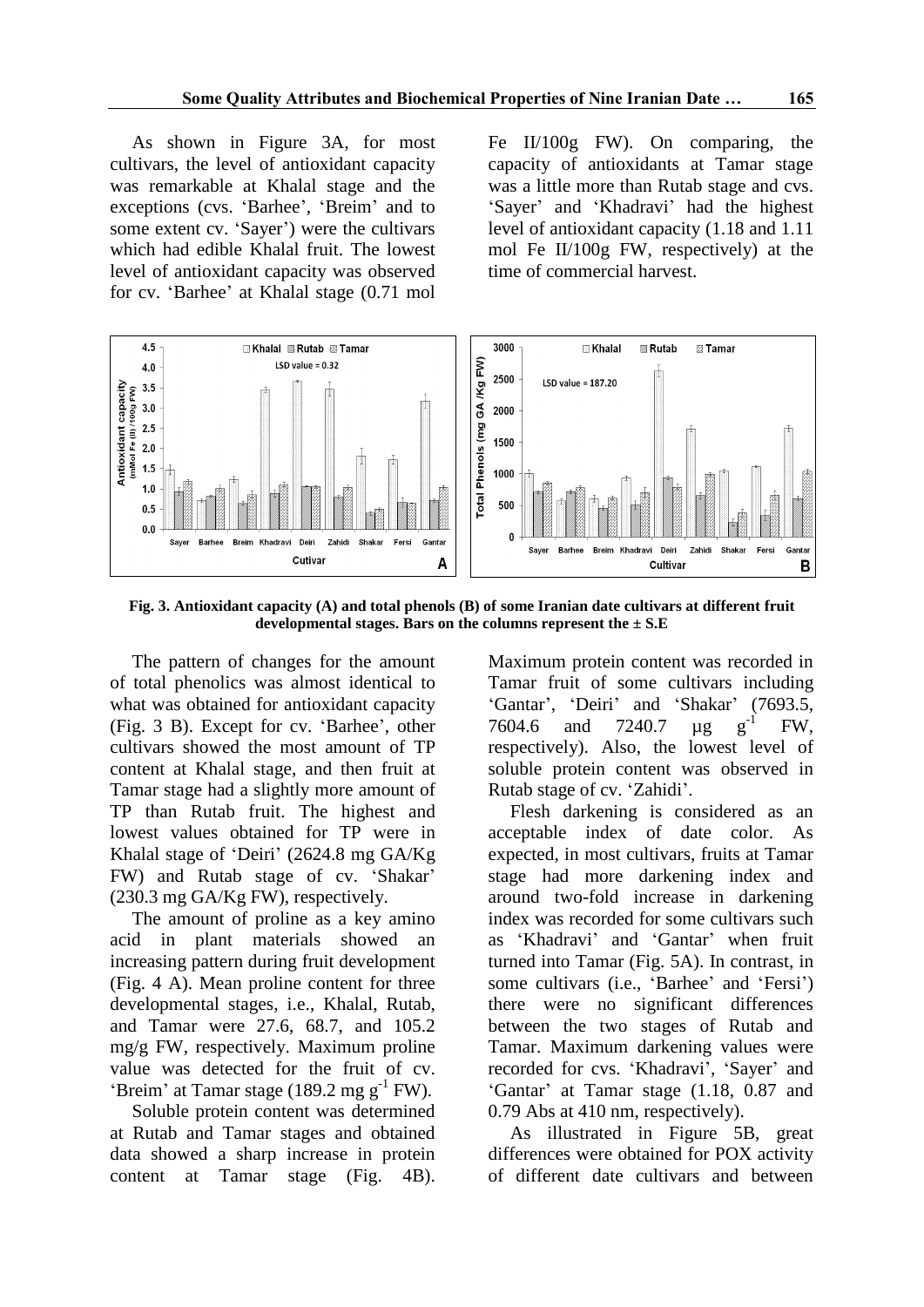Rutab and Tamar developmental stages. No activity was recorded for Tamar stage of cvs. 'Deiri', 'Zahidi' and 'Fersi', but on the contrary, high levels of peroxidase activity were seen in Tamar fruit of some other cultivars, i.e., 'Breim' and 'Shakar'  $(5216.4 \text{ and } 2880.9 \text{ U g}^{-1} \text{ FW}).$ 

Pigment analysis of date fruit was done only at Khalal stage and the data of Table 1 demonstrate that cv. 'Deiri' had the highest level of chlorophyll content (22.7  $\mu$ g g<sup>-1</sup> tissue). Minimum chlorophyll values were recorded for cvs. 'Fersi' and 'Gantar' (7.7 and 9.3  $\mu$ g  $g^{-1}$ , respectively). There were no significant differences between other

cultivars in chlorophyll content. Maximum levels of carotenoids were seen in 'Sayer', 'Khadravi', and 'Barhee' cultivars (>23 µg g -1 tissue). Some cultivars such as 'Zahidi', 'Fersi', and 'Gantar' had the mean values and the lowest carotenoid content was recorded for cv. 'Breim' (8.5  $\mu$ g g<sup>-1</sup> tissue). Data on total anthocyanins revealed that fruit at Khalal stage is very poor in terms of having this pigment. Maximum anthocyanin content was observed in cvs. 'Deiri', 'Breim', and 'Barhee' (> 3 mg 100g-1 ) which are negligible compared to other horticultural products.



**Fig. 4. The amount of proline content (A) and total protein (B) of common Iranian date palm cultivars at different fruit developmental stages. Bars on the columns represent the ± S.E**



**Fig. 5. Changes in fruit darkening (A) and peroxidase activity (B) of common Iranian date palm cultivars at different fruit developmental stages. Bars on the columns represent the ± S.E**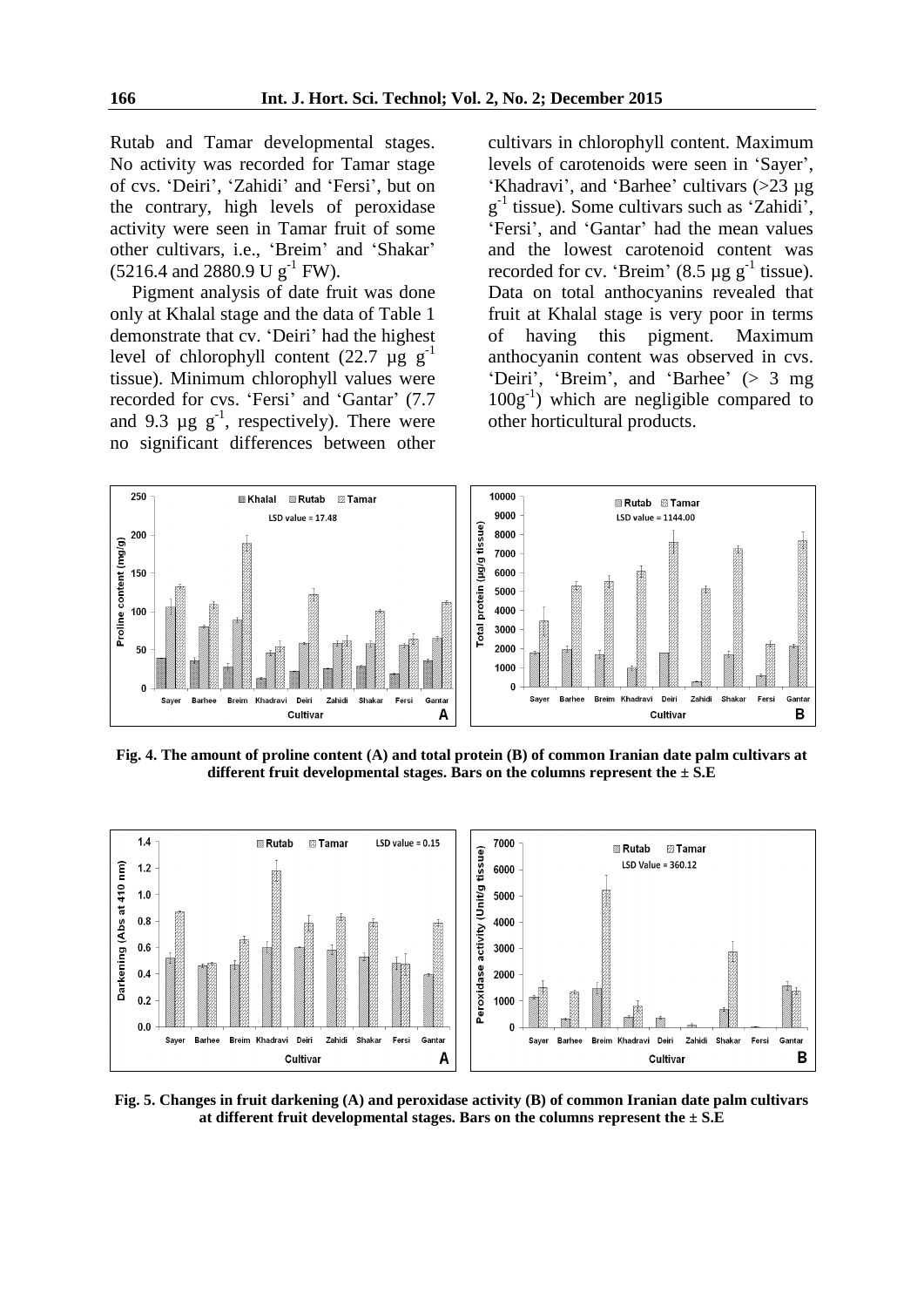| <b>Cultivar</b> | <b>Total chlorophyll</b><br>$(\mu g g^{-1})$ | <b>Total carotenoid</b><br>$(\mu g g^{-1})$ | Total anthocyanin (mg $100 g-1$ ) |  |  |
|-----------------|----------------------------------------------|---------------------------------------------|-----------------------------------|--|--|
| 'Sayer'         | $13.08 \pm 1.96$                             | $24.31 \pm 0.40$                            | $0.00 \pm 0.00$                   |  |  |
| 'Barhee'        | $14.82 \pm 2.27$                             | $23.52 \pm 0.20$                            | $3.10\pm0.29$                     |  |  |
| 'Breim'         | $10.08 \pm 0.35$                             | $8.48 \pm 0.48$                             | $3.71 \pm 0.62$                   |  |  |
| 'Khadravi'      | $11.54 \pm 1.55$                             | $23.94 \pm 0.42$                            | $0.00 \pm 0.00$                   |  |  |
| 'Deiri'         | $22.77 \pm 2.09$                             | $17.75 \pm 1.80$                            | $3.71 \pm 0.13$                   |  |  |
| 'Zahidi'        | $11.22 \pm 1.26$                             | $19.06 \pm 0.38$                            | $0.00 \pm 0.00$                   |  |  |
| 'Shakar'        | $12.41 \pm 0.31$                             | $14.15 \pm 0.45$                            | $1.64 \pm 0.20$                   |  |  |
| 'Fersi'         | $7.71 \pm 1.53$                              | $18.40 \pm 1.44$                            | $1.14 \pm 0.06$                   |  |  |
| 'Gantar'        | $9.35 \pm 0.75$                              | $16.37 \pm 1.02$                            | $1.68 \pm 0.13$                   |  |  |

**Table 1. Total chlorophylls, carotenoids and anthocyanins of nine Iranian date fruits at Khalal stage (Mean ±S.E.)**

**Table 2. Correlation analysis between different characteristics of nine Iranian date fruits** 

|                                     | <b>TSS</b>         | TA                  | AC                    | TP                    | Pr                  | Dr          | <b>SP</b> | <b>POX</b> |
|-------------------------------------|--------------------|---------------------|-----------------------|-----------------------|---------------------|-------------|-----------|------------|
| <b>TSS</b>                          |                    |                     |                       |                       |                     |             |           |            |
| Titratable Acidity (TA)             | $0.69**$           |                     |                       |                       |                     |             |           |            |
| <b>Antioxidant Capacity</b><br>(AC) | $-0.57**$          | $-0.20^{\text{ns}}$ |                       |                       |                     |             |           |            |
| Total Phenols (TP)                  | $-0.34**$          | $-0.01ns$           | $0.84**$              |                       |                     |             |           |            |
| Proline (Pr)                        | $0.69**$           | $0.43**$            | $-0.49**$             | $-0.34**$             |                     |             |           |            |
| Darkening (Dr)                      | 0.06 <sup>ns</sup> | 0.00 <sup>ns</sup>  | $-0.14$ <sup>ns</sup> | $-0.24$ <sup>ns</sup> | $0.04^{ns}$         |             |           |            |
| Soluble Protein (SP)                | $0.09^{ns}$        | $0.32*$             | 0.02 <sup>ns</sup>    | $-0.12$ <sup>ns</sup> | $-0.17^{\text{ns}}$ | $0.61**$    |           |            |
| POX                                 | $0.19^{ns}$        | $0.07^{\text{ns}}$  | $-0.24$ <sup>ns</sup> | $-0.11$ <sup>ns</sup> | $0.19^{ns}$         | $0.13^{ns}$ | $0.27*$   |            |

ns: non-significant; \*: significant at P≤0.05; \*\*: significant at P≤0.01

As shown in Table 2, a significant positive correlation was observed between antioxidant capacity and total phenols. In addition, soluble protein content was in correlation with darkening and POX activity. The concentration of proline amino acid was positively correlated with TSS and titratable acidity and negatively correlated with phenolic content and antioxidant capacity.

# **Discussion**

TSS and titratable acidity are the main factors affecting fruit taste. TSS showed an increasing trend during fruit development. High TSS values represent the high percentage of sugars especially in cvs. 'Deiri' and 'Zahidi' which have lower water content. Fruit sweetening in the final stages of development is seen in most fruits and can be attributed to the hydrolytic conversion of insoluble carbohydrate

polymers into low density soluble sugars (Saleem *et al*., 2005). But in the case of date fruit, the loss of a substantial portion of water enhances concentration of soluble solids. This issue affects both the taste and the texture of date fruit, and makes the fruit much sweeter (Mortazavi *et al*., 2010). Also among known cultivars with edible fruit at Khalal stage, maximum TSS value was recorded for cv. 'Barhee' which makes it the most popular cultivar worldwide as a sweet fresh date (Zaid, 1999).

A consideration of the data presented for titratable acidity shows that date fruit with maximum acidity of around 0.1% can be considered as a low acidity fruit, and it seems that this parameter has a minor effect on fruit taste. Reducing the level of acidity at Rutab stage of most cultivars can be due to the conversion of part of organic acids into sugars, but at the last stage of fruit development, i.e., Tamar, the fruit has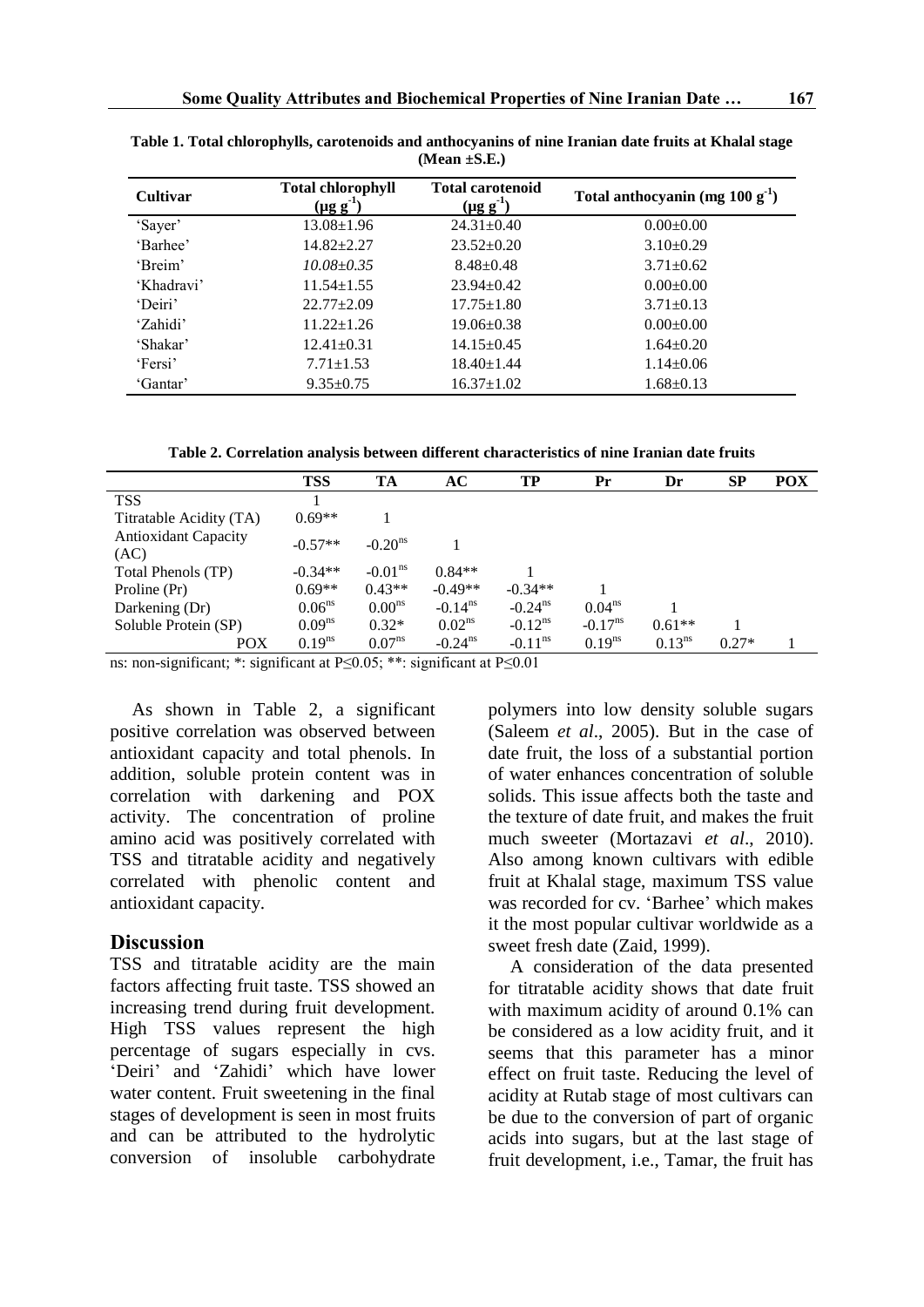very low metabolic activity, so the increase in the level of titratable acidity can be related to the considerable water loss and juice concentration at this stage.

The same trend of changes for antioxidant capacity and total phenolics strongly suggested the main role of phenolic compounds in fruit antioxidant capacity. Phenolic compounds are widely distributed in plants. Not only do they contribute to color and flavor and are responsible for astringent and bitter tastes in fruits and vegetables, they also have antioxidant properties (Ding *et al*. 2001). Phenolic compounds consist of simple phenols, benzoic and cinnamic acid, coumarins, tannins, lignins, lignans and flavonoids (Khoddami *et al*., 2013). Among the three developmental stages, maximum phenolic content was recorded for Khalal stage. The fact that the highest levels of phenolic content exist in the most astringent cultivars, i.e., 'Deiri', 'Zahidi', and 'Gantar' and on the other hand, the lowest recorded phenolic content in the Khalal fruit of cv. 'Barhee' which has a sweet taste and low astringency confirms that tannins are the main phenolic compounds of date fruits. Tannins are bitter plant polyphenolic compounds that bind to and precipitate proteins and various other organic compounds including amino acids and alkaloids. The significant reduction of astringency after turning Khalal into Rutab can be attributed to the deposition of hydrolysable tannins in developing fruits (Sriyook *et al*., 1994).

Proline is a proteinogenic amino acid which is essential for primary metabolism. Most of the research concerning proline metabolism in plants has been focused on its accumulation in vegetative tissues (Stines *et al*., 1999). Proline accumulation in plant organs has been reported during conditions of drought, high salinity, high light and UV irradiation, heavy metals, oxidative stress and in response to biotic stresses (Szabados and Savoure, 2009). Proline may act as an osmoticum, a sink of

energy and reducing power, a nitrogenstorage compound, a hydroxy-radical scavenger, and a compatible solute that protects enzymes (Saradhi and Saradhi, 1991). Increase in the level of proline during fruit development in date cultivars took place when fruits lost considerable portions of their water due to extremely hot weather and dry winds at September. These stressful conditions might be the main reasons for the highest proline concentration at the last stages of date fruit development.

The data obtained for soluble protein content clearly showed the increasing rate of protein concentration at Tamar stage. Al-Shabib and Marshall (2003) reported that date fruits contain a higher percentage of protein than other types of fruits. Twenty-three different amino acids have been found in the proteins of dates, many of which are not present in the most popular fruits such as oranges, apples, and bananas. Also El-Sohaimy and Hafez (2010) announced that the date fruit extract contains suitable amounts of essential amino acids due to the rise in its nutrition value.

Fruit darkening is a common and expected phenomenon during date fruit maturation, and it relates to enzymatic and non-enzymatic reactions which take place during development, handling, and processing. These reactions are one of the most serious alterations of date in storage and play a major role in the marketing of dates locally and internationally (Khali and Selselet-Attou, 2007).

Peroxidases refer to a group of enzymes which have been involved in deteriorative reactions related to flavor, texture, and color in raw and processed fruits and vegetables. The correlation between peroxidase activity and fruit ripening has been documented in a number of cases (Neves, 2002; Pandey, *et al*., 2012; Mondal *et al*., 2009). This experiment showed that some date cultivars had more peroxidase activity at Tamar stage. The peroxidase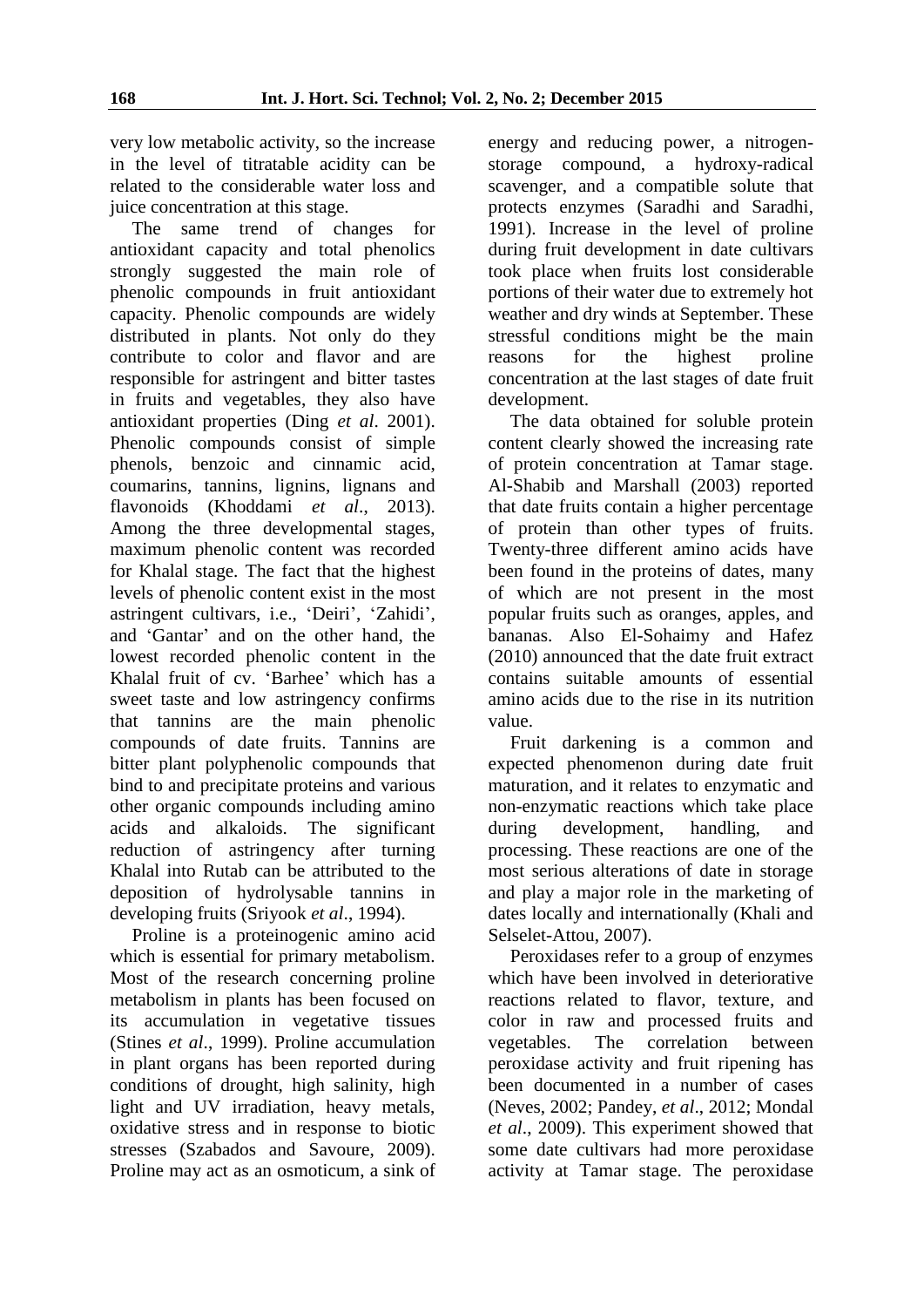activity in different kinds of date fruits was also studied by Awad *et al.* (2011), and they reported that the POX was initially low at Hababouk stage and then sharply increased during fruit development in all cultivars. Higher peroxidase activity can be involved in the oxidation of phenolic compounds and formation of dark brown pigments and affecting fruit color.

Pigment content including chlorophylls, carotenoids, and anthocyanins are responsible for green, yellow, and red colors in Khalal date fruit, respectively (Bacha, *et al*., 1987; Al-Farsi, 2005). In almost all the studied cultivars, the color green disappeared at Khalal stage and a comparison between chlorophyll content at Khalal stage and what is reported by others for early stages of development (Bacha *et al*., 1987; Mortazavi, 2007) represents considerable degradation of chlorophylls during fruit development. The concentration and composition of some date fruit carotenoids was studied by different authors who determined their major role in fruit yellow color at Khalal stage (Mortazavi, 2007; Boudries *et al*., 2007). Anthocyanins existed in minute amounts in the various studied cultivars except in cvs. 'Deiri', 'Breim' and 'Barhee'. Both 'Breim' and 'Deiri' have red to dark red color at Khalal stage and in the case of 'Barhee' it seems that anthocyanin color is overcome by high concentration of carotenoids.

## **References**

- Al-Farsi, M., C. Alasalvar, A. Morris, M. Baron and F. Shahidi. 2005. Comparison of Antioxidant Activity, Anthocyanins, Carotenoids, and Phenolics of Three Native Fresh and Sun-Dried Date (*Phoenix dactylifera* L.) Varieties Grown in Oman. J. Agr. Food. Chem. 53:7592–7599.
- Al-Shahib, W. and R.J. Marshall. 2003. The Fruit of the date Palm: Its Possible Use as the Best Food for the Future? Int. J. Food Sci. Nutr. 54:247-259.
- Amira, E.A., F. Guido, S.E. Behija, I. Manel, Z. Nesrine, F. Ali, H. Mohamed, H.A. Noureddine and A. Lotfi. 2011. Chemical and Aroma Volatile Compositions of Date Palm (*Phoenix*

# **Conclusion**

From the results presented in this work, it can be concluded that there are important biochemical differences between the studied cultivars. Fruit development involved severe biochemical changes. Among the three developmental stages, maximum levels of TSS, titratable acidity, soluble proteins, proline, peroxidase activity, and darkening index were recorded at Tamar stage, and it demonstrates that the fruit of most date cultivars are exposed to marked biochemical changes when turning into Tamar. In addition, some of the studied traits, i.e., antioxidant capacity and total phenolics were at the highest levels at Khalal stage when the fruit of most cultivars are not edible due to high astringency. On the other hand, these valued nutritional parameters drop noticeably at harvest time. More research is needed to clarify the role of enzymes in the changes of date fruit quality and comparing different date cultivars with respect to factors affecting fruit quality.

## **Acknowledgments**

The authors would like to thank the staff of the Institute of Date Palm and Tropical Fruits for their help in providing fruit samples. This work was supported by grants from the Shahid Chamran University of Ahvaz, Iran.

*dactylifera* L.) Fruits at Three Maturation Stages. Food Chem. 127:1744–1754.

- Arnon, D.L. 1949. A Copper Enzyme is Isolated Chloroplast Polyphenol Oxidase in *Beta vulgaries*. Plant Physiol. 24:1-15.
- Awad, M.A., A.D. Al-Qurashi and A.S. Mohamed. 2011. Antioxidant Capacity, Antioxidant Compounds and Antioxidant Enzyme Activities in five Date Cultivars During Development and Ripening. Sci. Hort. 129:688–693.
- Bacha, M.A., T.A. Nasr and M.A. Shaheen. 1987. Changes in Physical and Chemical Characteristics of the Fruits of Four Date Palm Cultivars. Proc. Saudi Biolog. Soc. 25:285-295.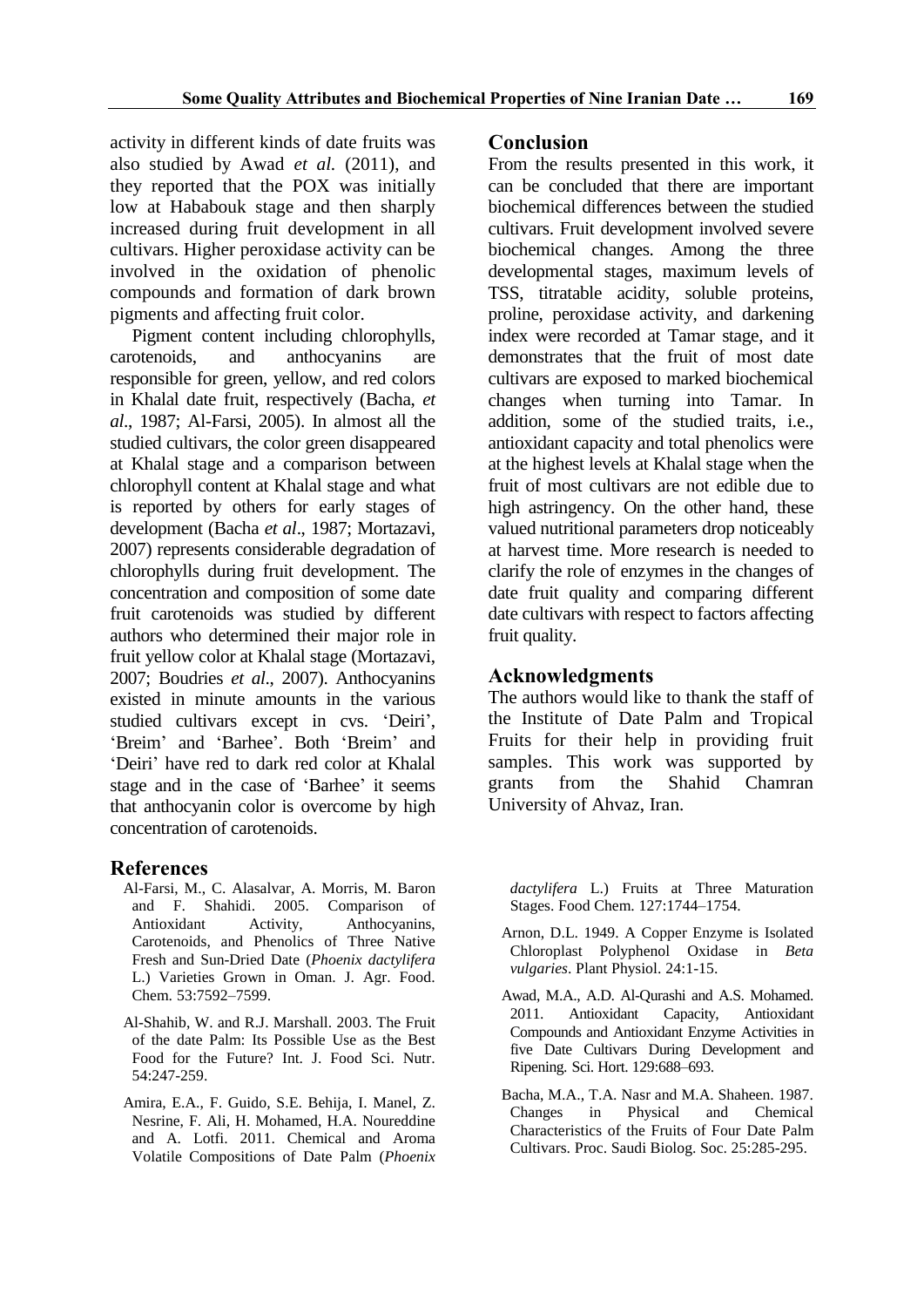- Baliga, M.S., B.R.V. Baliga, S.M. Kandathil, H.P. Bhat and P.K. Vayalil. 2011. A Review of the Chemistry and Pharmacology of the Date Fruits (*Phoenix dactylifera* L.). Food Res. Int. 44:1812–1822.
- Baloch, M.K., S.A. Saleem, A.K. Baloch and W.A. Baloch. 2006. Impact of Controlled Atmosphere on the Stability of Dhakki Dates. Food Sci. Tech. 39: 671-676.
- Barry, G.H. and A.A. Van Wyk. 2006. Lowtemperature Cold Shock may induce Rind Color Development of 'Nules Clementine' Mandarin (*Citrus reticulata* Blanco) Fruit. Postharvest Biol. Tech. 40:82–88.
- Bates L.S., R.P. Waldren and I.D. Teare. 1973. Rapid Determination of Free Proline for Water-Stress Studies. Plant Soil. 39:205-207.
- Benzie, I.F. and J.J. Strain. 1996. The Ferric Reducing Ability of Plasma (FRAP) as a Measure of Antioxidant Power: FRAP Assay. Annu. Rev. Biochem. 239:70-76.
- Boudries, H., P. Kefalas and D. Hornero-Mendez. 2007. Carotenoid Composition of Algerian Date Varieties (*Phoenix dactylifera*) at Different Edible Maturation Stages. Food Chem. 101:1372–1377.
- Bradford, M.M. 1976. A Dye Binding Assay for Protein. Anal. Biochem. 72:248-254.
- Chao, C.T. and R.R. Krueger. 2007. The Date Palm (*Phoenix dactylifera* L.): Overview of Biology, Uses and Cultivation. HortScience 42:1077-1082.
- Ding, C.K., K. Chachin, Y. Ueda, Y. Imahori and C.Y. Wang. 2001. Metabolism of Phenolic Compounds During Loquat Fruit Development. J. Agr. Food Chem. 49:2883-2888.
- El-Sohaimy, S.A. and E.E. Hafez. 2010. Biochemical and Nutritional Characterizations of Date Palm Fruits (*Phoenix dactylifera* L.). J. App. Sci. Res. 6:1060-1067.
- Guy, C., D. Haskell, L. Neven, P. Klein and C. Smelser. 1992. Hydration-State-Responsive Protein Link Cold and Drought Stress in Spinach. Planta 188:265-270.
- Hasnaoui, A., M.A. Elhoumaizi, A. Asehraou, M. Sindic, C. Deroanne and A. Hakkou. 2010. Chemical Composition and Microbial Quality of Dates Grown in Figuig Oasis of Morocco. Int. J. Agr. Biol. 12:311–314.
- Hasnaoui, A., M.A. Elhoumaizi, A. Hakkou, B. Wathelet and M. Sindic. 2011. Physico-Chemical Characterization, Classification and

Quality Evaluation of Date Palm Fruits of Some Moroccan Cultivars. J. Sci. Res. 3:139-149.

- Khali, M. and G. Selselet-Attou. 2007. Effect of Heat Treatment on Polyphenol Oxidase and Peroxidase Activities in Algerian Stored Dates. Afr. J. Biotechnol. 6:790-794.
- Khoddami, A., M.A. Wilkes and T.H. Roberts. 2013. Techniques for Analysis of Plant Phenolic Compounds. Molecules 18:2328-2375.
- Lado, J., M.J. Rodrigo and L. Zacarías. 2014. Analysis of Ethylene Biosynthesis and Perception During Postharvest Cold Storage of Marsh and Star Ruby Grapefruits. Food Sci. Technol. Int. In press.
- Lee, J., R.W. Durst and R.E. Wrolstad. 2005. Determination of Total Monomeric Anthocyanin Pigment Content of Fruit Juices, Beverages, Natural Colorants, and Wines by the pH Differential Method: Collaborative Study. J. AOAC Int. 88:1269–1278.
- Mondal, K., S.P. Malhotra, V. Jian and R. Singh. 2009. Oxidative Stress and Antioxidant Systems in Guava (*Psidium guajava* L.) Fruits During Ripening. Physiol. Mol. Biol. Plants 15:327–334.
- Michigan State University. 1988. User's Guide to MSTAT-C a Software Program for the Design, Management, and Analysis of Agronomic Research Experiment. MSU, USA.
- Mortazavi, S.M.H., K. Arzani and M. Barzegar. 2010. Analysis of Sugars and Organic Acids Contents of Date Palm (*Phoenix dactylifera* L.) Barhee During Fruit Development. Acta Hort. 882:793-801.
- Mortazavi, S.M.H. 2007. Physicochemical Changes During Fruit Growth and Ripening and Effect of Some Packing Conditions on the Postharvest Quality and Shelf Life of Date Palm Fruit (*Phoenix dactylifera* L.), cv. Barhee, Ph.D. thesis, Tarbiat Modares Univrsity. 192 p.
- Neves, V.A. 2002. Ionically Bound Peroxidase from Peach Fruit. Braz. Arch. Biol. Technol*.* 45:7–16.
- Pandey, V.P., S. Singh, R. Singh and U.N. Dwivedi. 2012. Purification and Characterization of Peroxidase from Papaya (*Carica papaya*) Fruit. Appl. Biochem. Biotechnol. 167:367–376.
- Saleem, A.S., A.K. Baloch, M.K. Baloch, W.A. Baloch and A. Ghaffoor. 2005. Accelerated Ripening of Dhakki Dates by Artificial Means: Ripening by Acetic Acid and Sodium Chloride. J. Food Eng. 70:61–66.